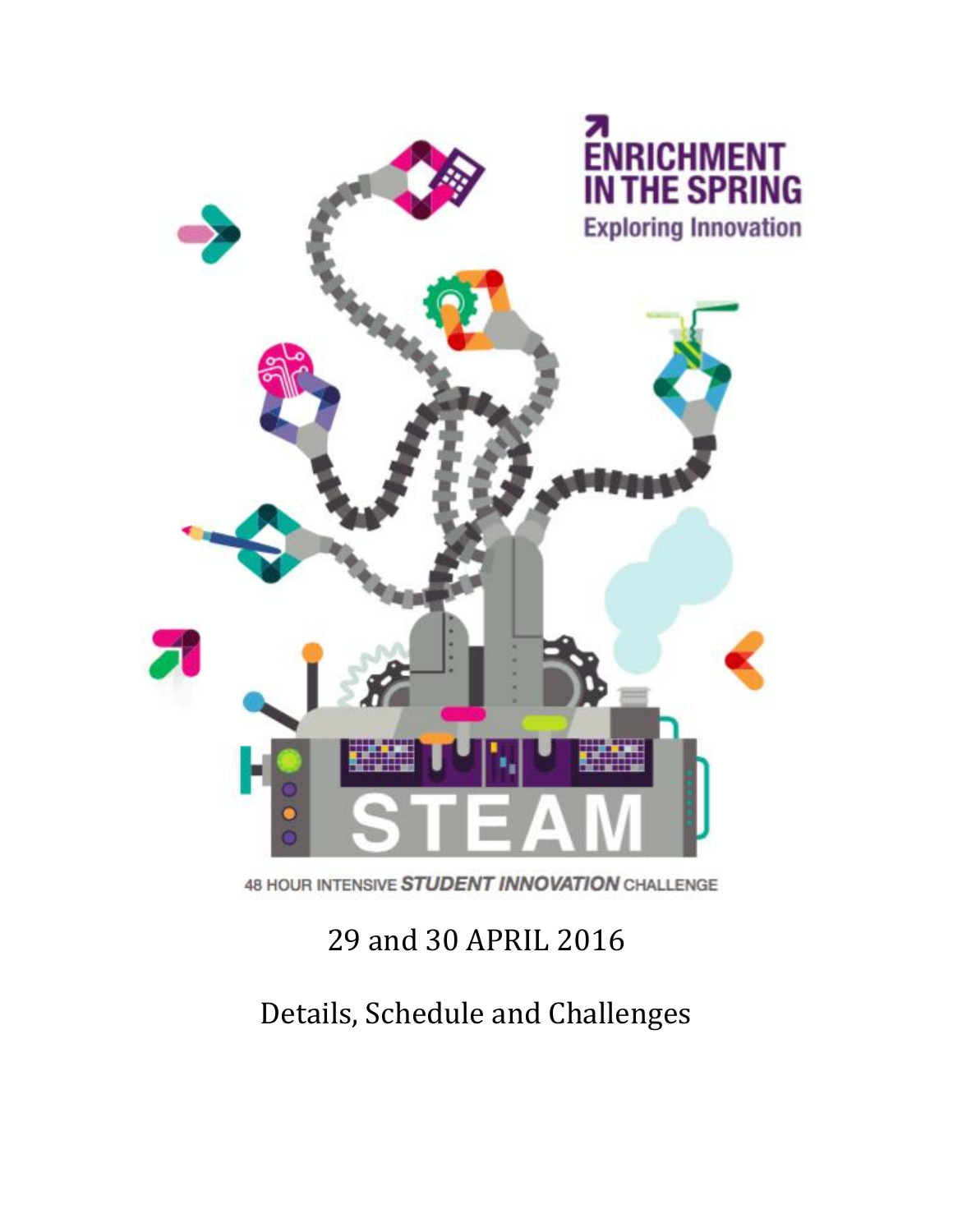#### **STEAM Overview**

The STEAM Innovation Challenge is a one of a kind, two-day intensive weekend ideation event held in KAUST on the 29th and 30th of April. It will involve KAUST students working in mixed, interdisciplinary teams alongside students from partnering Saudi Universities. The objective is for the teams to develop & present well-defined solutions to three major real world challenges.

The STEAM sponsor, the Islamic Development Bank (IDB), has helped us to outline the relevant challenges. The students chosen for this elite activity will have a background or expertise in Science, Technology, Engineering, Arts and Mathematics. It will be a key part of the KAUST *Enrichment in the Spring* Program.

The STEAM Challenge is designed and managed by the KAUST Entrepreneurship Center, part of KAUST Innovation and Economic Development, in association with the student-led Entrepreneurship, Business and Innovation Group (eBIG). The STEAM Challenge is also in partnership with key Saudi higher education partners: King Abdulaziz University, the University of Business and Technology (UBT), Effat University and Umm al-Qura University.

#### **Challenges**

The STEAM challenges are based on the strategic objectives of the Islamic Development Bank, with inputs from other global challenges that have been identified including water security, food security and urban development needs. These issues are local, regional and global. Therefore the STEAM challenges are poised with a particular emphasis on the needs of the Kingdom of Saudi Arabia, but the ability of the solutions to be scaled beyond the Kingdom should be a factor in the ideation by any teams.

#### **About the Islamic Development Bank**

The Islamic Development Bank is an international financial institution established in pursuance of the Declaration of Intent issued by the Conference of Finance Ministers of Muslim Countries held in Jeddah in Dhul Q'adah 1393H, corresponding to December 1973. The purpose of the Bank is to foster the economic development and social progress of member countries and Muslim communities individually as well as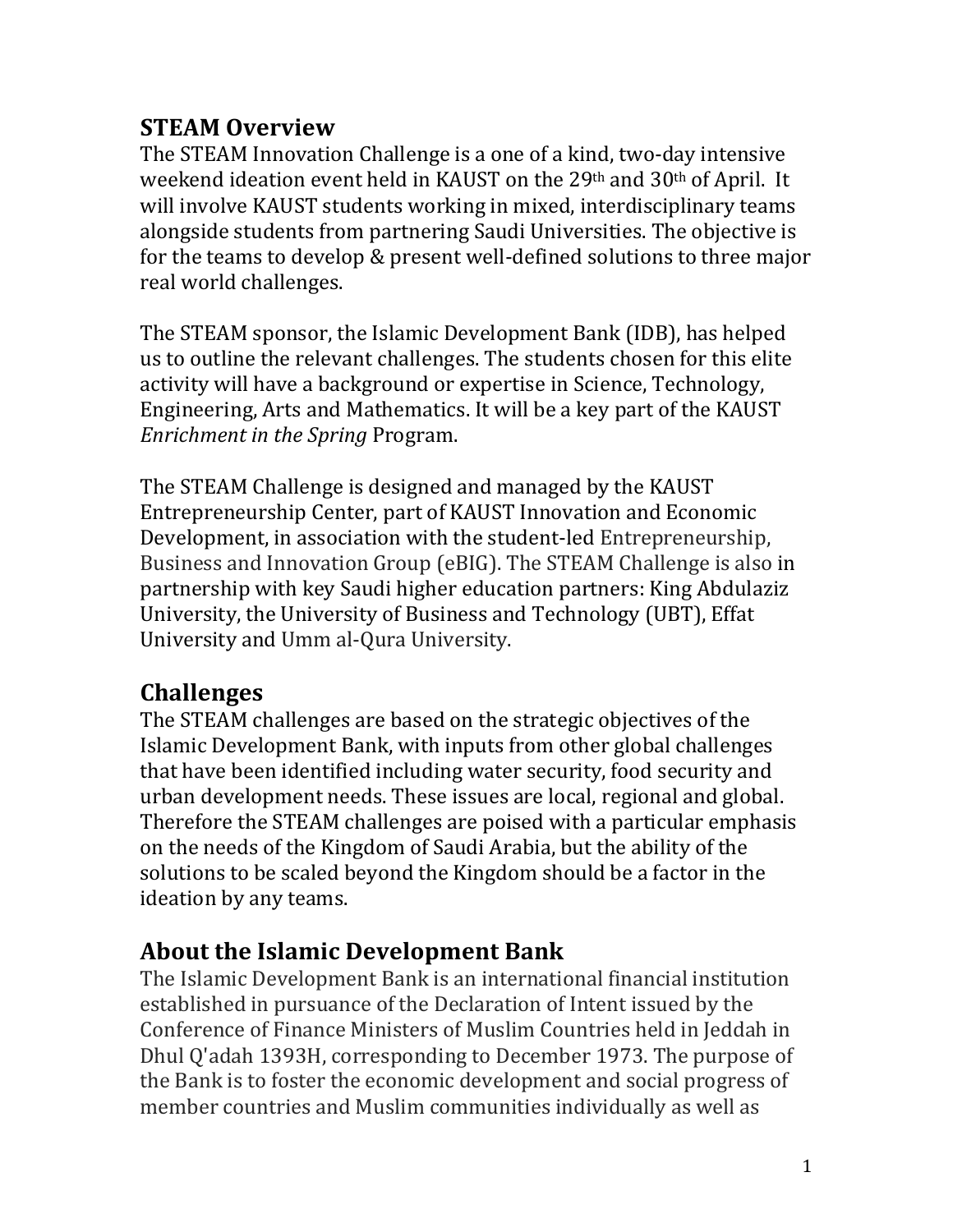jointly in accordance with the principles of Shari'ah i.e., Islamic Law. The functions of the Bank are to participate in equity capital and grant loans for productive projects and enterprises besides providing financial assistance to member countries in other forms for economic and social development. The present membership of the Bank consists of fifty-six countries and is headquartered in Jeddah, Saudi Arabia.

### **Managing the Challenges**

Students will be pre-selected by the organizers into small mixed teams. It is up to each group to manage itself through the process, though mentors will be on hand to offer advice and help. Each team will be given one of the three main challenges to work on. Each challenge has three sub-themes. The team can decide on which sub-theme to pick and that can include a solution that tackles one or more of the sub-sections (which depends on the kind of solution being chosen through the ideation process). At least one of the sub-themes needs to be the basis of the solution each team comes up with. The challenges are listed further on.

#### **Crafting a Solution**

The objectives of the STEAM challenge is to come up with a proposed solution:

- That offers a solution for some or all of the overall theme including at least one of the sub-themes
- Is realistic while also being innovative
- Where the value proposition of the solution can be clearly defined, articulated and communicated in the pitches that take place on Saturday afternoon
- Can specifically reference how the solution can be delivered with specific reference to the Kingdom of Saudi Arabia, but also suggest how it might be scaled or implemented in other countries where IDB operates.

### **STEAM Process**

The key elements of the STEAM Innovation Challenge:

- It is a short-timed challenge, started and completed over a 48 hour intensive time period.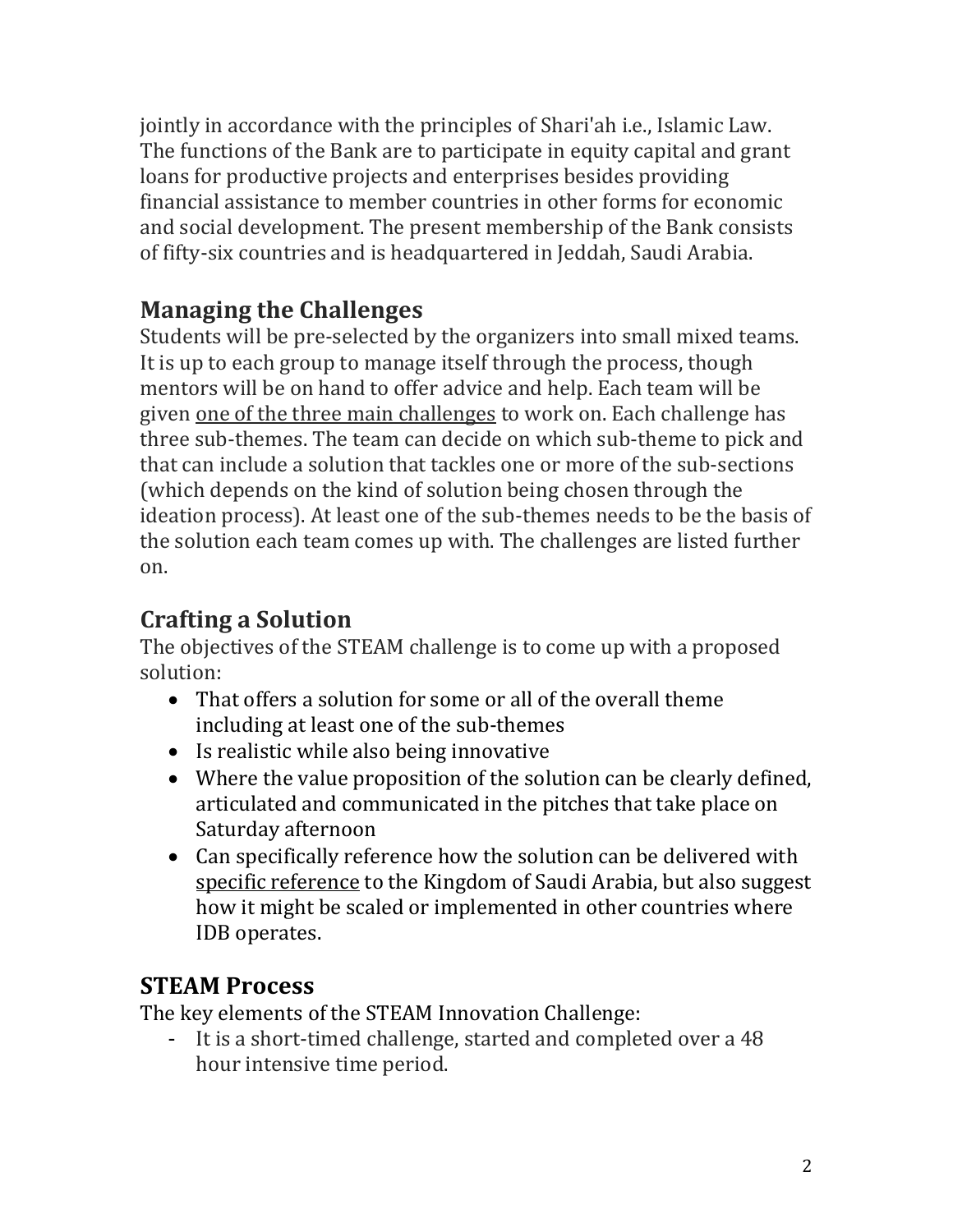- It is a team building exercise amongst mixed students from a number of chosen universities in the Jeddah area.
- Teams will be selected into small mixed groups of participants, with an attempt to mix competencies, genders and universities within the teams.
- Each team will have one of the three challenges randomly chosen for them to work on.
- Each challenge topic (3 in total) will have a semi-final on the second day with one winner in each category, who will then go on to compete against each other for the grand prize.

### **Key Notes for Participants:**

Please take special note of these points, as they are critical to the running of this very large experimental innovation challenge. Please note this event follows normal KAUST procedures, and will take place in English. Please ensure you come to main security at the main KAUST entrance.

#### **Teams & Challenges**

- 1. Participant students will be assigned by the organizers to a team in one of the three rooms on the third floor of Building 19 in KAUST. Registration will be by room name, and each room will secretly be designated with one of the three challenges. The three rooms are coded as:
	- Ibtikar (Innovation)
	- Ebda'a (Creativity)
	- Riyada (Entrepreneurship)
- 2. Once the event starts, student teams will be told which of the challenges you have been assigned to, with each room designated one challenge.
- 3. Each team will have a table designated by number in each room, where you and your fellow team members will work on the assigned challenge of that room. You will be notified which room/table number your team is based at.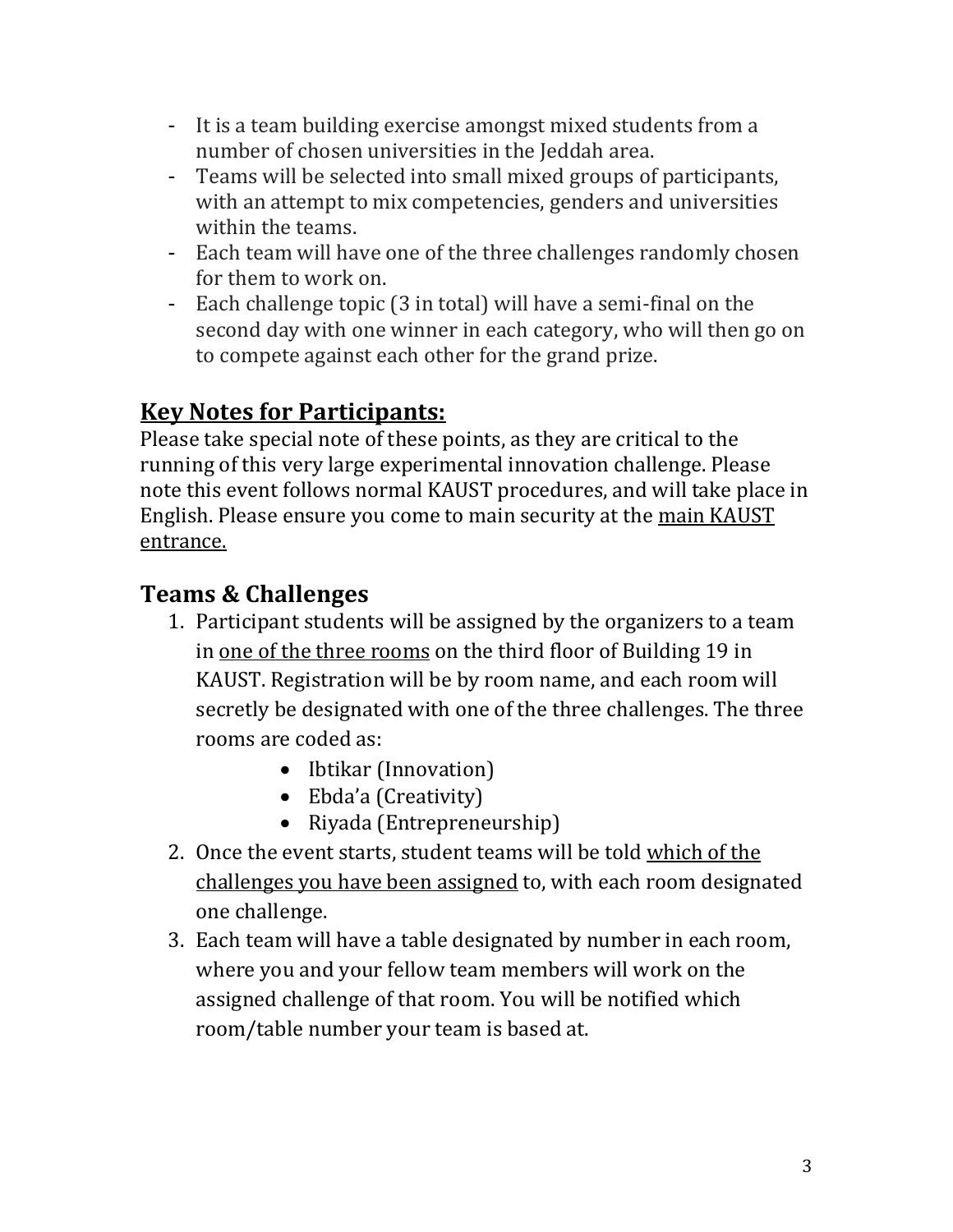- 4. There will be no exceptions or changing of teams/rooms. If you don't know which team or room, these details will also be listed at various points at the event.
- 5. Please note that the teams will be mixed in terms of participating students from different universities and also mixed in terms of gender. You will not be able to choose which **team** you are in, as the organizers will randomly select these.
- 6. You will not be able to choose which **challenge** you will be doing, this will be chosen for you.
- 7. Each participant will receive a Certification of Completion from KAUST at the end of the event. The winning team will also be awarded with an additional certificate.
- 8. Every team will present on Saturday afternoon in a semi-final in each room/per challenge (approximately 10 teams per room).
- 9. Pitches will be 5 minutes long plus 5-8 minutes for key questions from the panel of judges.

We understand you may have knowledge or interest in one or other areas, but part of the idea of STEAM is that we have people with mixed backgrounds looking at the challenges with 'new eyes' rather than just their own backgrounds or experience.

It is also vital that if you have signed up to attend STEAM but change your mind or are unable to attend, you must let us know in advance as that will effect the make-up of your team.

### **Judging Criteria**

The organizers, sponsors and/or their representatives, plus selected experts invited by the sponsors will serve as judges for the competition. The decision of the judging panel is final. Judges reserve the right to alter prize amounts.

The various judges will assess the quality of the solutions to the challenges and the final pitches in terms of its uniqueness, innovation level, potential viability, size of impact, ability to scale and the level to which it offers a sustainable solution to the challenge that the team was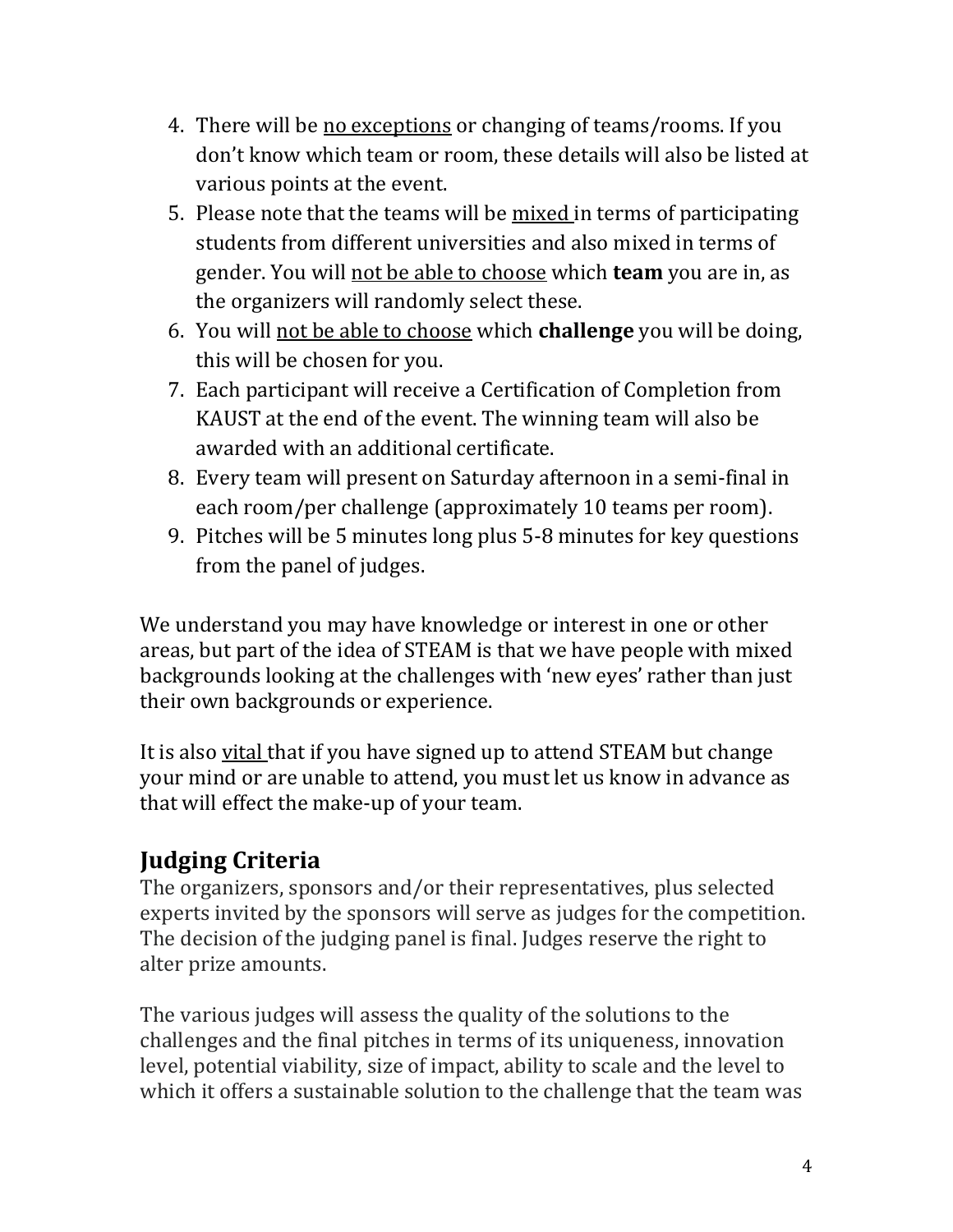given. The quality of the pitches and ability to communicate the idea will also be judged. A full set of judging criteria will be made available at the event.

#### **Prizes**

- 1. Prizes: The Islamic Development Bank has kindly offered the winning team prize of \$10,000, which will be shared equally amongst the team members.
- 2. The second prize is sponsored by *Innovation and Economic Development* at KAUST and each team member will receive \$1,000 each.
- 3. The third prize is sponsored by the KAUST *Entrepreneurship Center* and each team member will receive \$500 each.

Please note that prize monies will not be given out on the day. Each team winner will need to leave contact details to ensure that the payments can be made directly some time after the event.

### **Logistics, Registration and Security Passes**

- 1. **Two buses will run from the Habitat Hotel in Jeddah on Friday (6.00 am) and Saturday morning (6.30 am)** and back again on Friday and Saturday night, please check the schedule below.
- 2. There is an early and late bus back on Friday night, in case some team members want to keep working on their ideas.
- 3. It is critical that you ensure you have given the right information needed for passing security at KAUST.

#### **Important: All Visitor(s) to KAUST must go through security at the main entrance and have to have the following on arrival at the Visitor Center:**

- Original and valid governmental ID (National ID, Iqama, or Passport). The same ID that you used to register.
- Valid driving license.
- Valid vehicle registration. (if driving)

**Important: A visit might be rejected if visitor(s) fail to meet the above requirements.**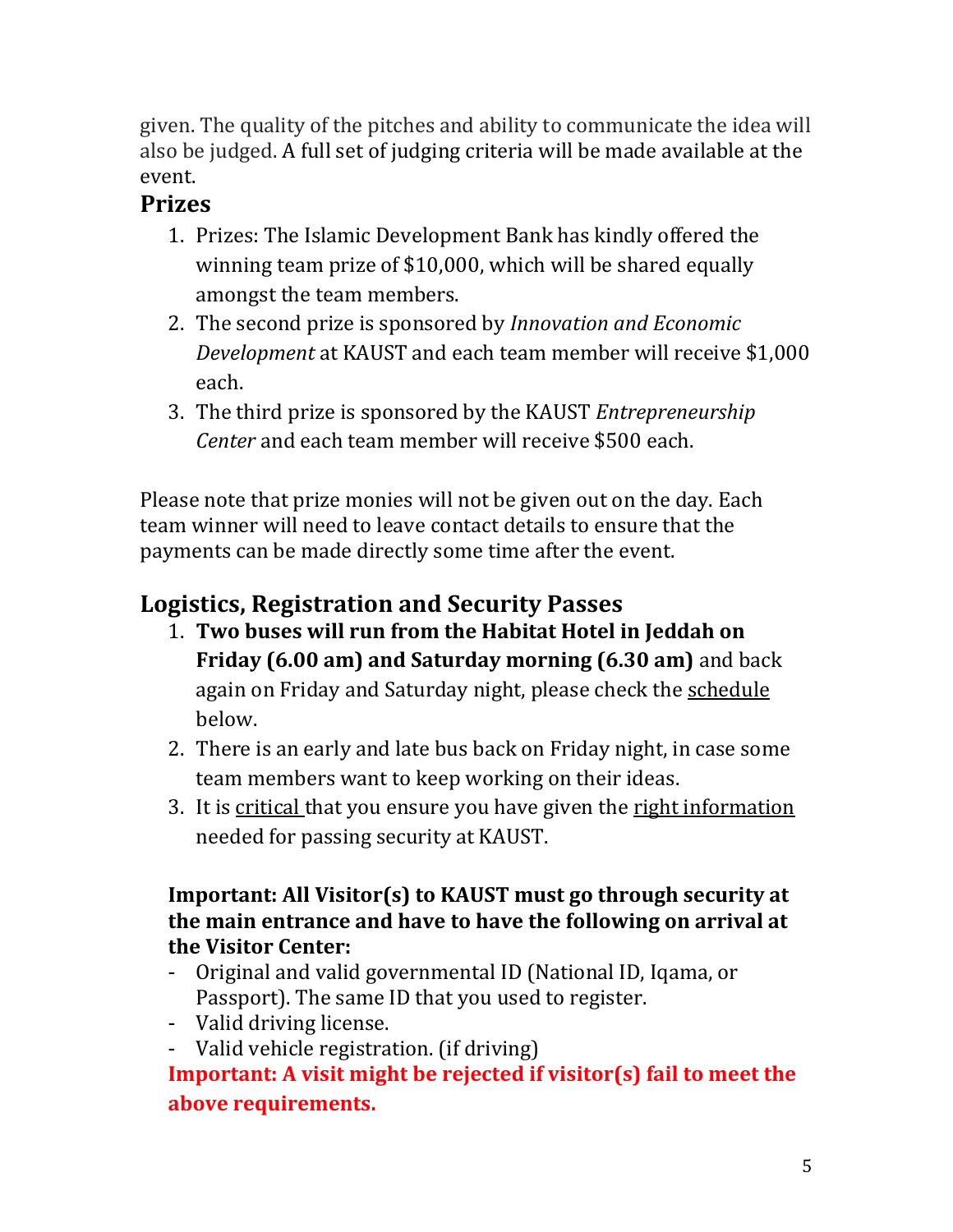- 4. It is critical that you arrive at security between 7-8 am or earlier on Friday morning, to ensure that you can get through security in time for the event to take place according to the schedule below.
- 5. Please note it is not possible for non-KAUST students to stay on campus during the event, therefore the buses or personal cars must be used to and from KAUST on both days.
- 6. Please ensure that you bring a laptop with you.

If you have any issues with security/access to KAUST during the two days of the event please contact:

Mr. Omar Kutbi Mobile: 054 4701533

Mr. Abdulrahman AlJiffry Mobile: 054 4701693 A member of the team, Mr Jerry Faldas, will be based at the KAUST visitor center from 7 am until 10 am on Friday morning. **Please note** that if information for processing entry to KAUST has not been completed correctly or in time, there may be a possibility that entry into KAUST is not possible. This includes none registered cars or taxis.

#### **Semi-Final Judges**

| Water Challenge               |                                 |
|-------------------------------|---------------------------------|
| 1. Mr. Sami Faruqi            | Islamic Development Bank        |
| 2. Dr. Torove Leiknes         | <b>KAUST</b>                    |
| 3. Mr. Tristan Walker         | <b>KAUST</b>                    |
|                               |                                 |
| <b>Food Challenge</b>         |                                 |
| 1. Mr. Bashir Jama            | Islamic Development Bank        |
| 2. Professor Mark Tester      | <b>KAUST</b>                    |
| 3. Mr. Hani Ashqar            | <b>KAUST</b>                    |
| Urban Development Challenge   |                                 |
| 1. Mr. Sohail Mitha           | <b>Islamic Development Bank</b> |
| 2. Professor Charlotte Hauser | <b>KAUST</b>                    |
| 3. Mr. Serry Bakarman         | <b>KAUST</b>                    |
|                               |                                 |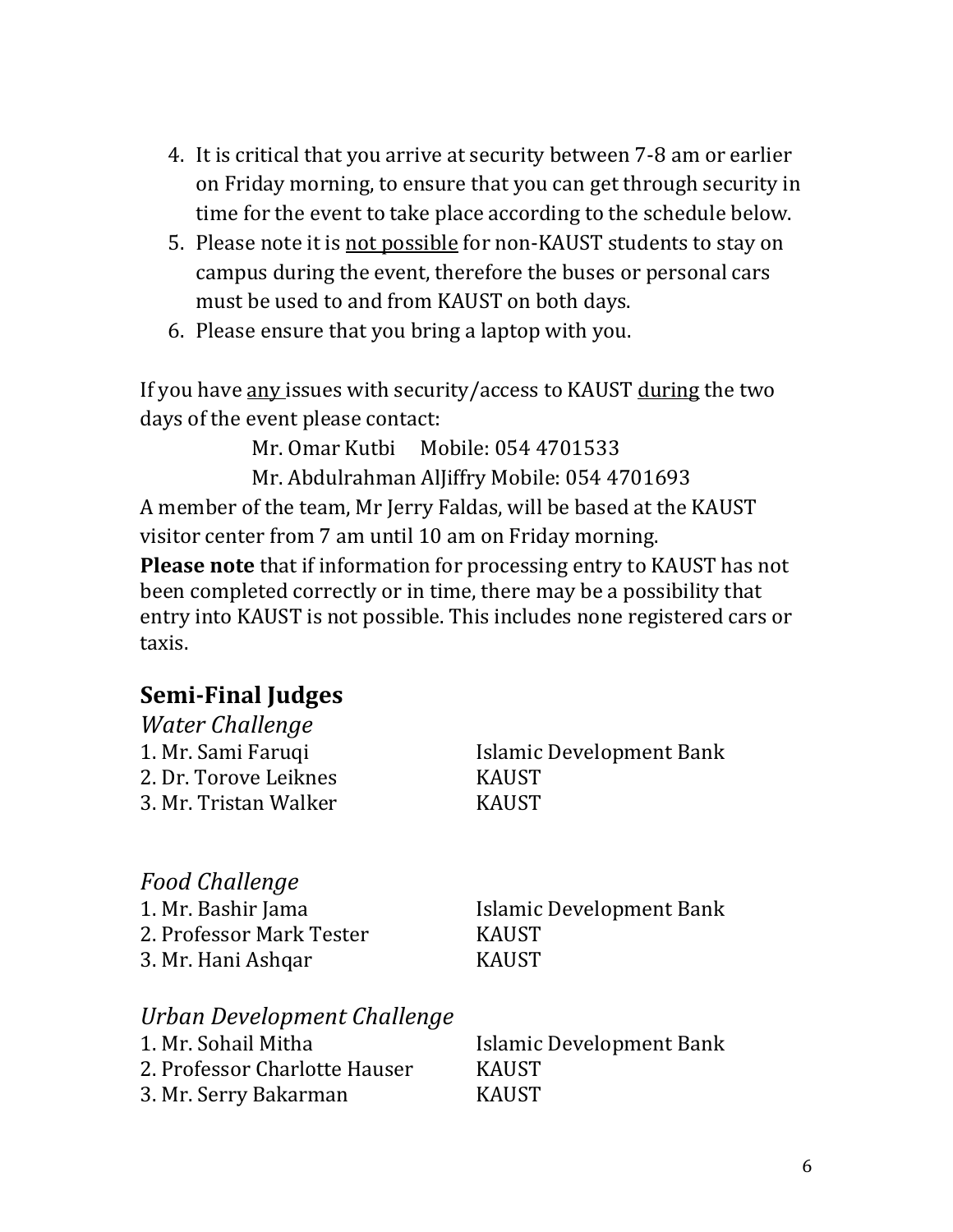# **STEAM Challenge Final**<br>1. Mr. Abdulnasser Minkara

- 
- 2. Professor Mark Tester KAUST
- 3. Mr. Tristan Walker KAUST
- 4. Mr. Hani Ashqar KAUST

Islamic Development Bank

#### **STEAM Challenge Event Schedule**

| Friday 29th April 2016 - Building 19, third floor, KAUST |              |                                                   |
|----------------------------------------------------------|--------------|---------------------------------------------------|
| Time                                                     | Lead         | <b>Activity</b>                                   |
| 06.00                                                    |              | Buses leave from Habitat Hotel, Jeddah            |
| $07.30 - 08.30$                                          |              | <b>REGISTRATION &amp; BREAKFAST</b>               |
| $08.30 - 09.15$                                          | <b>Teams</b> | <b>Team Mixer &amp; Introductions</b>             |
| 09.15 - 09.30                                            | EC/IDB       | Overview & STEAM Challenges Unveiling             |
| $09.30 - 10.00$                                          | <b>EC</b>    | <b>Empathy &amp; General Design</b>               |
| $10.00 - 12.15$                                          | <b>Teams</b> | <b>Breakout Session: Ideate Solutions</b>         |
| $12.15 - 13.45$                                          | <b>Teams</b> | Prayers/Work on Solutions (Food provided at 1 pm) |
| 13.45 - 14.15                                            | EC           | Developing & Framing Your Solution                |
| 14.15 - 15.45                                            | <b>Teams</b> | <b>Breakout Session: Framing Your Solution</b>    |
| 15.45 - 16.00                                            | <b>Rooms</b> | STOP - Sanity Check                               |
| $16.00 - 17.00$                                          | <b>Teams</b> | <b>Breakout: Impacts of Your Solution</b>         |
| 17.00 - 17.15                                            | <b>EC</b>    | Example: Pitch Video - Template                   |
| 17.15 - 19.45                                            | <b>Teams</b> | Frame Your Solution for Communication             |
| 18.00 - 19.00                                            | <b>Teams</b> | <b>WORKING BUFFET DINNER</b>                      |
| 20.00                                                    |              | Early buses leave for Jeddah                      |
| 19.00 - 22.00                                            | <b>Teams</b> | Teams are encouraged to keep working – snacks and |
|                                                          |              | beverages to be provided                          |
| 22.15                                                    |              | <b>FINAL BUSES LEAVE FOR JEDDAH</b>               |

*Friday 29th April 2016 – Building 19, third floor, KAUST*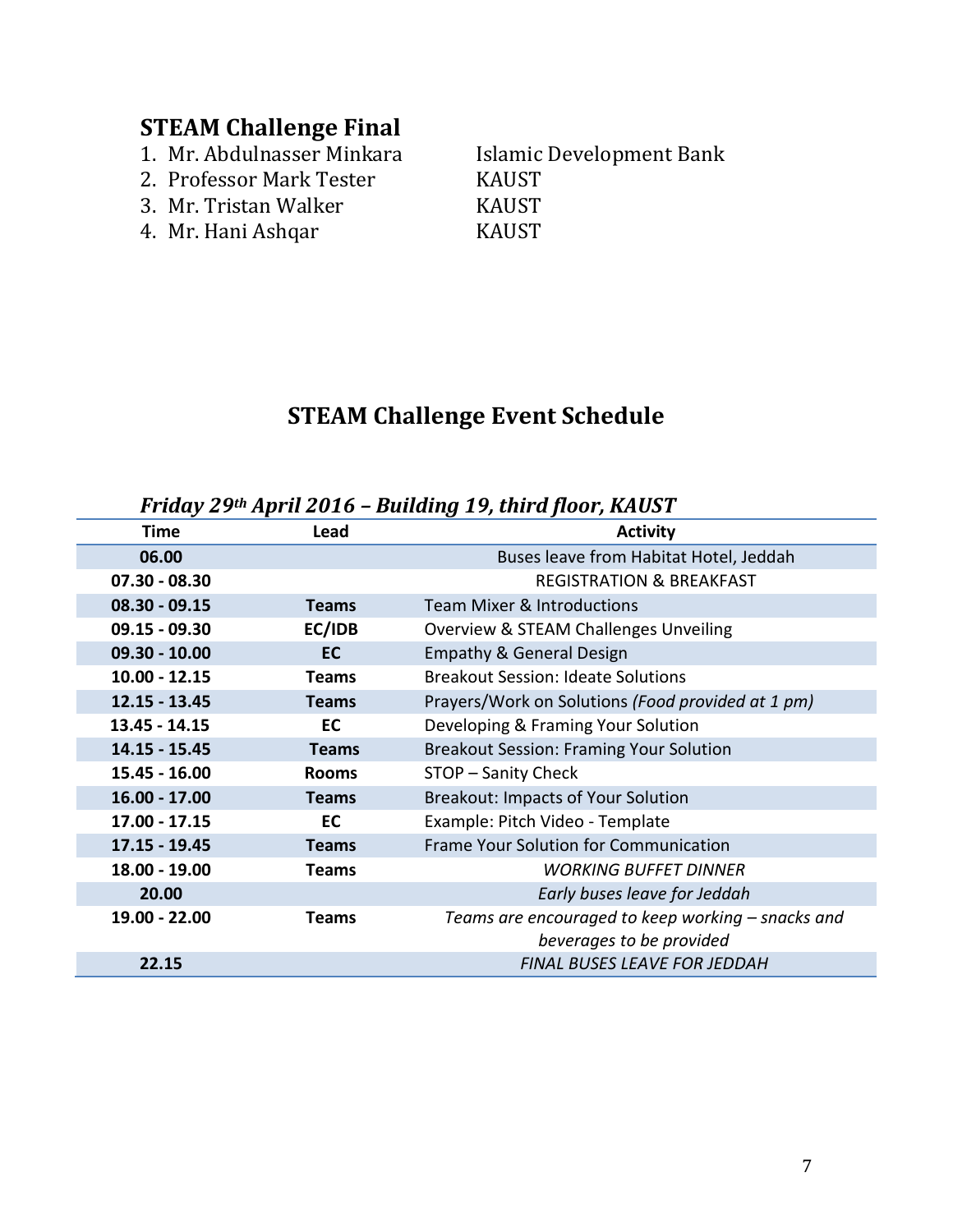| Jului uuy Ju    | $A$ <i>p</i> $\mu$ $\mu$ $\mu$ $\sigma$ $\mu$ | <b>Danally 17, third floor, into 31</b>                  |
|-----------------|-----------------------------------------------|----------------------------------------------------------|
| Time            | Lead                                          | <b>Activity</b>                                          |
| 06.30           |                                               | Buses leave from Habitat Hotel, Jeddah                   |
| $08.00 - 08.50$ |                                               | <b>Breakfast</b>                                         |
| $08.50 - 09.00$ | <b>EC</b>                                     | Welcome to Day 2                                         |
| $09.00 - 09.20$ | EC                                            | How to Pitch                                             |
| $09.20 - 13.00$ | <b>Teams</b>                                  | Revise Pitch Document/ Finalize (Food provided at 12 pm) |
| $13.00 - 15.00$ | <b>Teams</b>                                  | Semi-Finals - 10 teams per each of three Challenges      |
| $15.00 - 15.30$ | <b>Judges</b>                                 | Judging and one finalist chosen per Challenge/room       |
| $15.30 - 15.45$ | <b>Judges</b>                                 | <b>Announce Finalists</b>                                |
| $15.45 - 16.30$ |                                               | 3 Finalists revise pitches based on feedback             |
| $16.30 - 17.15$ | <b>Teams</b>                                  | Final Presentations - 3 Challenge Finalists              |
| $17.15 - 17.45$ | <b>Judges</b>                                 | <b>Judges Deliberation</b>                               |
| $17.45 - 18.10$ | <b>IDB</b>                                    | Winners Announced / Photos                               |
| $18.10 - 18.20$ | <b>EC/SEP</b>                                 | Farewell and Thanks - End of Program                     |
| 18.30           |                                               | <b>Buses Leave for Jeddah</b>                            |

*Saturday 30th April 2016 – Building 19, third floor, KAUST*

*Three judges are assigned to each of the three challenge semi-finals, including one judge in each room that will then be one of the three judges for the finals. Assigned mentors will be available during all the Breakout sessions.* 

# **2016 KSA STEAM Challenges**

In the kingdom of Saudi Arabia, having more than 82 percent of the population living in urban cities, major challenges are encountered that require innovative thought provoking solutions. The percentage is expected to drastically increase in the coming years making the urban development one of the Kingdom's top priorities. This is not just a challenge for the Kingdom but is a global issue for most countries.

In general, rapid urbanization is exerting pressure on a range of key areas, leading to issues around security and scarcity of key supplies (water, food) and the provision of necessary infrastructure for the increasing urban population.

It is with these local and global issues and the objectives of the STEAM partner Islamic Development Bank, as well as the lead STEAM Challenge university (KAUST) and partner universities missions, that these three challenges were developed.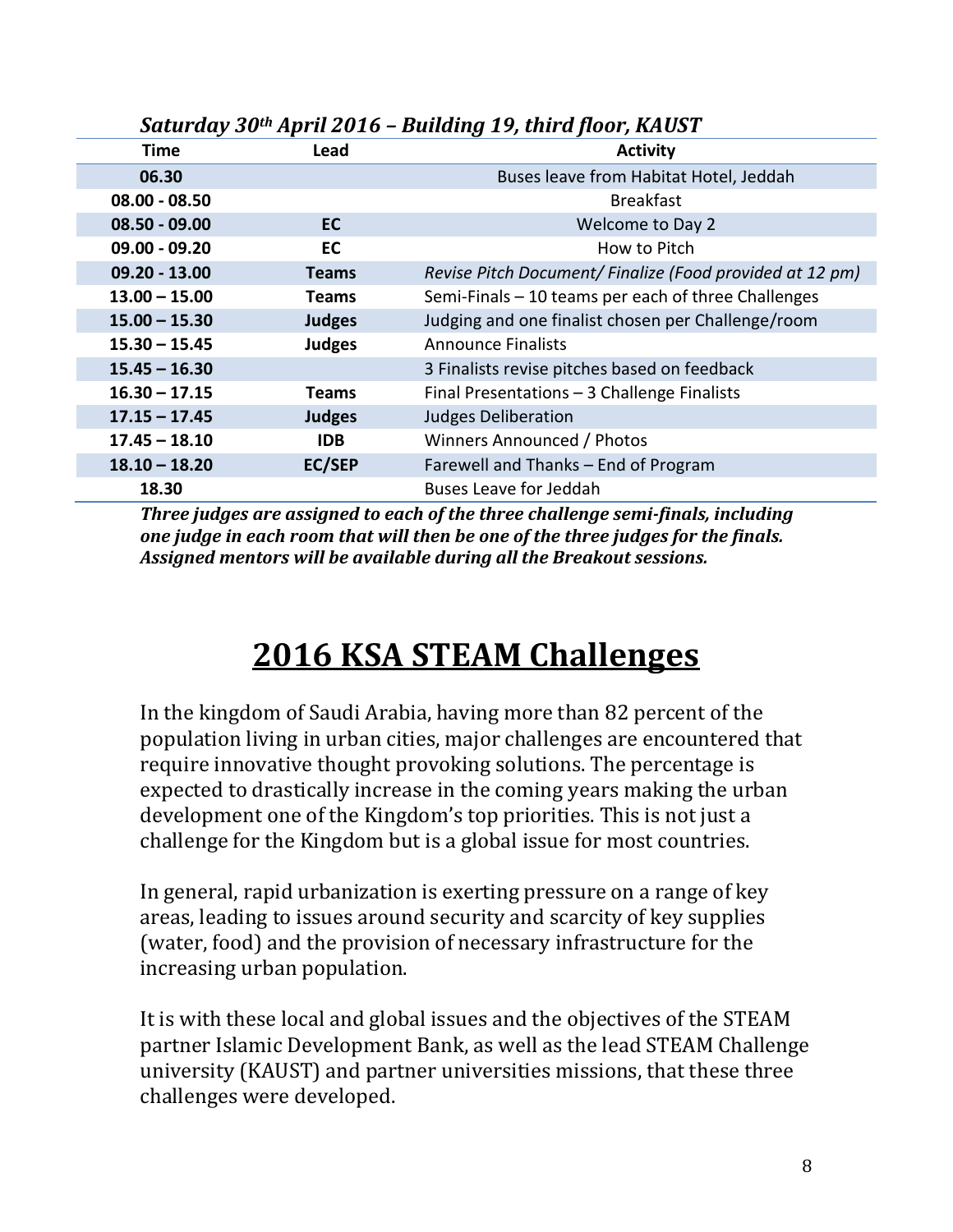We expect teams to come up with solutions that are technically feasible, financially sound, economically viable and environmentally friendly to secure sustainable and affordable urban living in an efficient and timely manner.

# **1.Water Challenge**

*"Water, water everywhere…in it's right place"*

#### **1.a Flooding Challenge**

This challenge in part deals with the results of climate change and the increased threat of flooding here in the Kingdom of Saudi Arabia. Similar to an increasing number of countries the coastline of the Kingdom, and in particular the Jeddah area, is subject to various threats caused by the natural phenomenon as well as by the human interventions. Indeed, floods in Jeddah become recurrent events causing human and property loss. In addition, the climate change impacts are inevitable in the near future including but not limited to sea level rise and climate variability that may result in more floods and natural disasters. This could include climate change & environmental impacts.

Factors that are important to consider include:

- New methods of constructing low cost and/or efficient coastal protection.
- Management and protection from floods; storm water flows and drainage systems.
- Technologies that can manage the potential impact of sea level rise on aquifer.

For this challenge teams are expected to come out with innovation that would protect coastlines and cities such as Jeddah from flooding related threats. Specifically, the team shall endeavor to identify various stakeholders and propose innovative short and long term solutions that are simple, sustainable and implementable economically.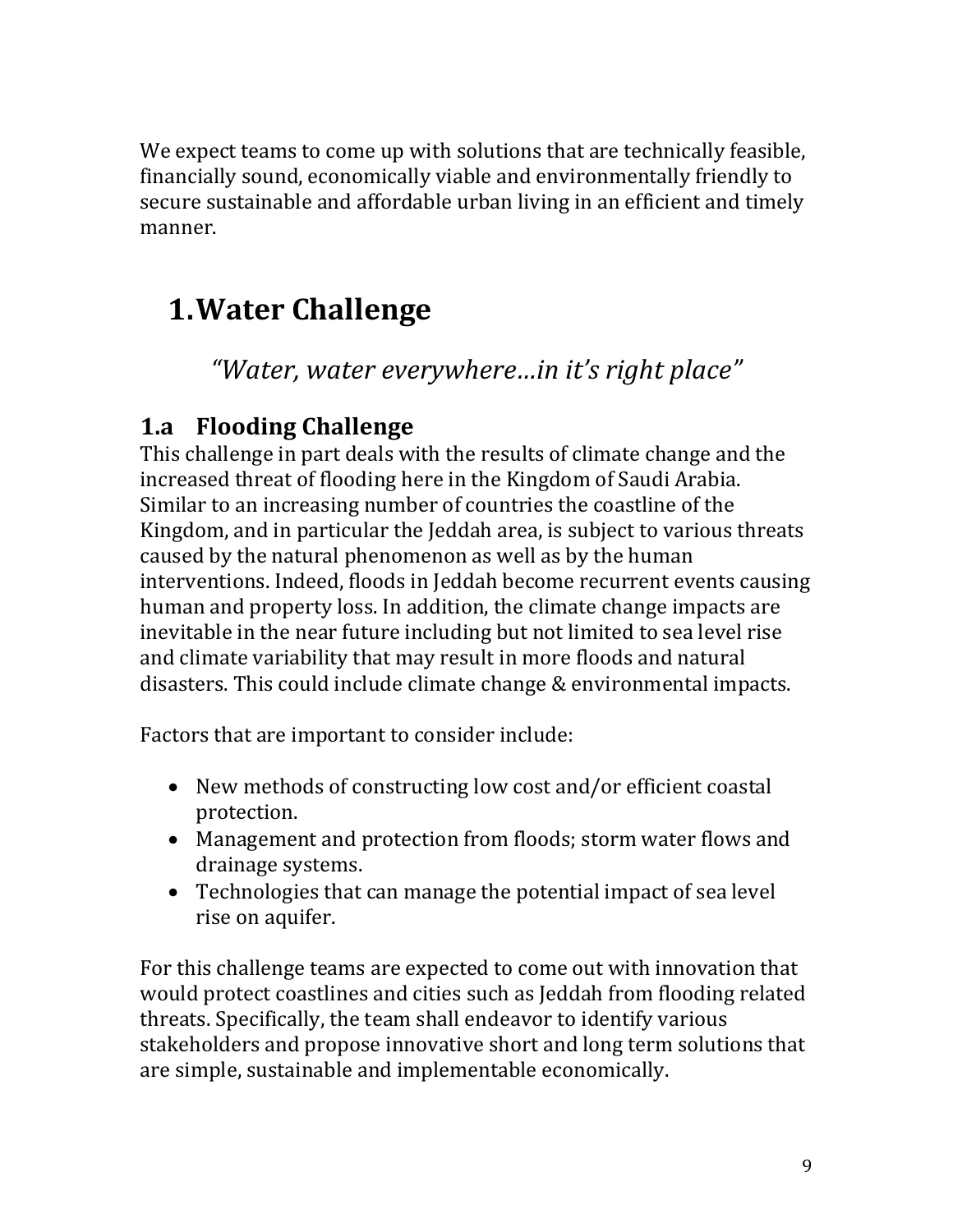### **2.b Water Security Challenge**

This challenge is about managing natural water supplies from storm and rainwater. As climate change takes hold, there are increasing changes to the weather pattern. In many cases this will lead to water security and scarcity issues across the globe but can also lead to unexpected extremes in weather conditions. In the Kingdom, this has led to in some cases even more rain fall albeit in a sporadic fashion. The challenge for teams is to design innovative solutions that would allow for the Kingdom to manager scarce water resources.

Factors that are important to consider include:

- Efficient methods of long-term harvesting of occasional rainfall.
- Developing methods for supporting water management.
- Developing innovative but low cost technology solutions for water collection, management or development.

For this challenge teams are expected to think laterally about new innovative methods, potentially low cost actions that can be scaled across large regions, particularly in under-developed parts of the world, as well as in the Kingdom. This is about the management of 'much' relative to the majority times of 'little', which is of particular interest to the Kingdom which faces drought most of the year, but also sporadic and heavy rain falls.

### **3.c. Water Pollution Challenge**

This challenge is about managing pollution particularly in wastewater from consumers and industry. Pollution of the coastal area is increasing due to economic and development activities. Moreover, the economic activities and social norms in growing cities like Jeddah are generating large amounts of industrial waste and wastewater, which are causing increased pollution and environment hazard to the coastal life. There is a need to identify various facets of the problems and their causes that lead to potential solutions.

Factors that are important to consider include:

Mitigation of the impact of wastewater discharge on marine life.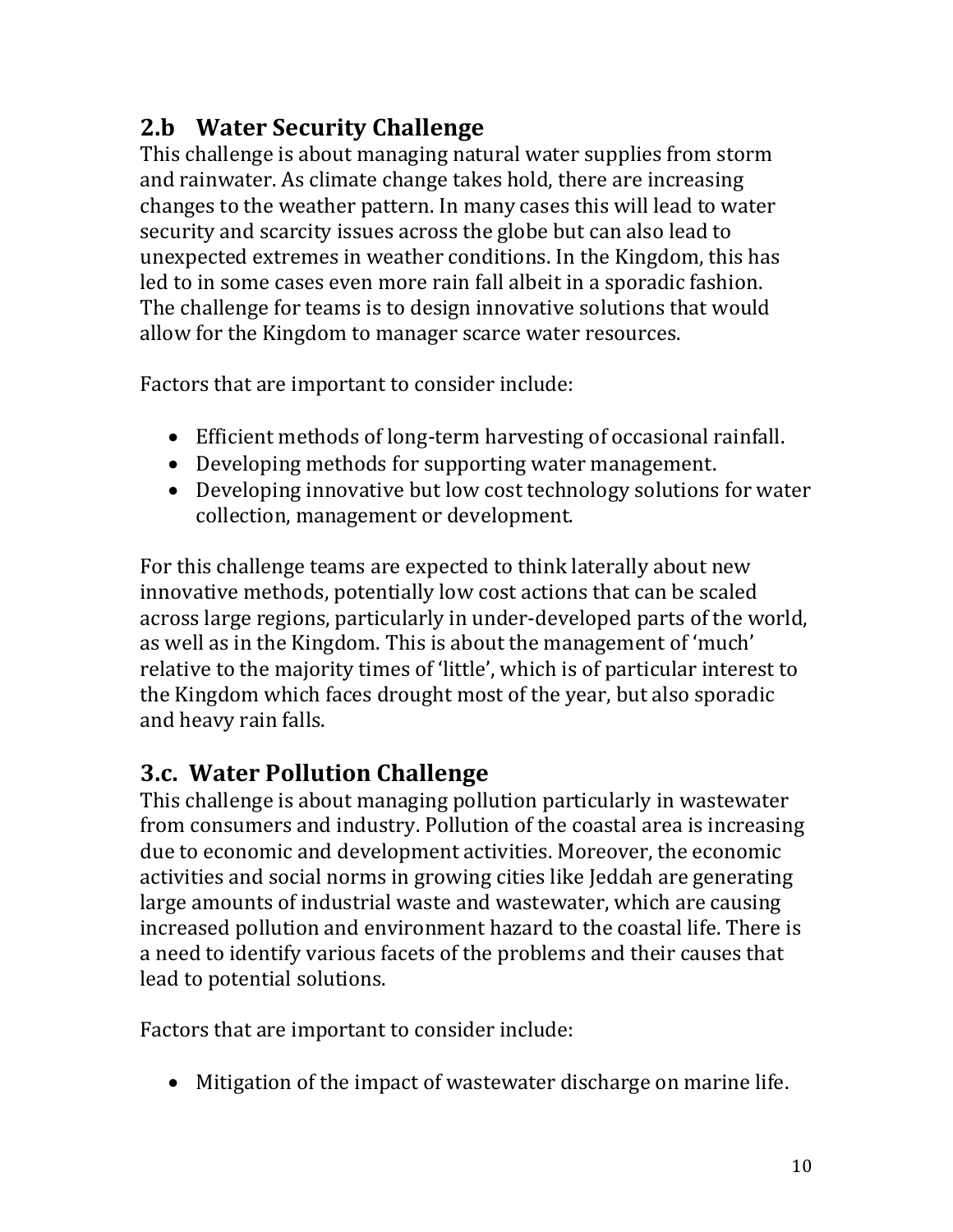- Managing the sources of desalination water intakes from Industrial Waste water or domestic sewer water.
- Managing pollution issues for increasing ferocity of storms and the wind, rainwater damage effects.

For this challenge teams are expected to come out with innovation that would manage the challenge of human pollution and related manmade threats. Specifically, the team shall endeavor to identify various stakeholders and propose innovative short and long term solutions that are simple, sustainable and implementable economically.

# **2.Food Challenge**

### "Making Every Calorie Count"

#### **2.a How to support food security through urban farming**

Urban agriculture has the potential to contribute to food security of the rapidly growing global population – estimated to be 9 billion by 2050 from 7 billion now. This would include the ability to identify alternative urban farming solutions to the existing and widespread solutions such as hydroponics, or at least radically improve on them.

Factors that are important to consider include:

- Developing innovations that allow large numbers of urban dwellers, to use and grow their own food through innovative applications of unused space.
- Novel use of new technologies such as mobile or internet of things to support, grow, manage, measure and communicate these potential new markets to and from a wide audience.
- Creating solutions that allow this new form of city agriculture to grow, by smart uses or replacement of the agricultural usage of water.

For this challenge, teams should take into account the potential to use waste water for example there is plenty of waste in urban areas,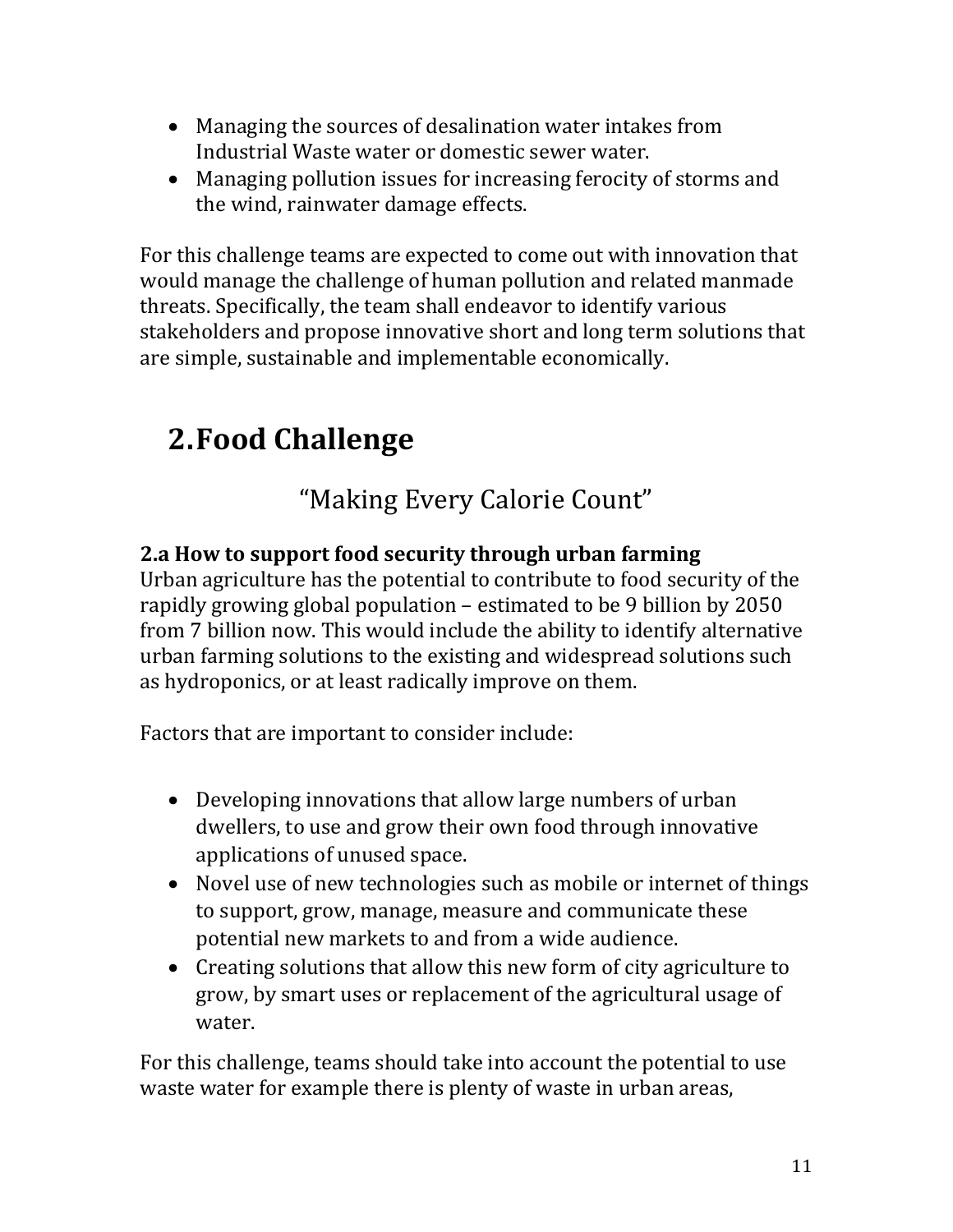including Muslim cities and mosques where ablution contribute a lot to it.

Also worth taking into account are the relevant cost to procure, operate and maintain different production systems, what the resultant yield of crops produced versus the cost in time/resources and how this might contribute to national and international food and nutritional security

#### **2.b How to manage food waste from consumers and industry**

Despite the issues that exist in the world regarding people who cannot get enough to eat each day, there is shocking waste of food (uneaten, thrown away) in the developed and increasingly the developing world. For example it was estimated that in 2013 half of all food produced was wasted worldwide, according to the British Institution of Mechanical Engineers (IME).

Factors that are important to consider include:

- New innovative methods that make food waste for other uses that can be scaled across urban areas.
- Innovative usage of technology to manage the harvest-to-plate value chain in modern food delivery systems.
- New forms of food containment and storage that is more climateefficient and/or can help manage food delivery to consumers.

For this challenge, teams should also take into account the other effects of food waste, not least on climate change. For example in the USA, organic waste is the second highest component of landfills, which are the largest source of methane emissions.

A recent study from the Potsdam Institute for Climate Impact Research revealed that up to 14 percent of greenhouse gas emissions coming from agriculture could be avoided if food were more efficiently used and distributed.

#### **2.c Improving the food industry value chain.**

This challenge seeks innovations that support the major elements of the entire food value chain: from field-to-plate. This could include farming, packaging, transportation and packaging elements of the food industry.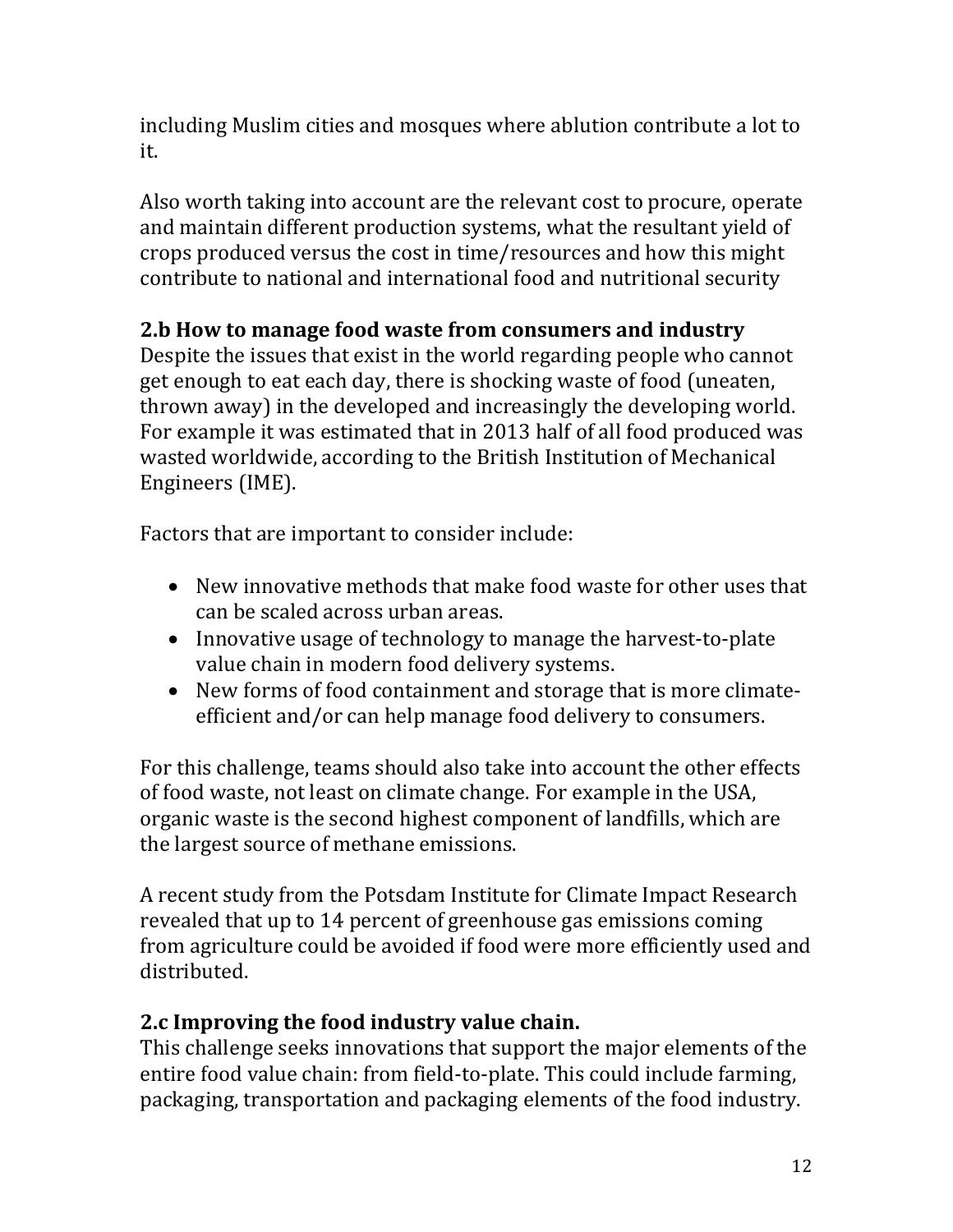Factors that are important to consider include:

- The first place to look for food waste solutions is in where the food originates from: the farm. For example what innovations can teams come up with for better use of farming space, crop data, market prices, energy needs, water needs or storage.
- What technologies can be adapted to any or all parts of the value chain such as for more efficient transportation, packaging systems that food producers use to make more sustainable, better use of packaging and 'smart' systems.
- Where food waste is imminent, how can we best adapt innovation to ensure that food is taken out of the value chain at the right moments, and sold or donated to those most needy in society?

# **3.Urban Development**

"Better Living in Our Cities"

#### **3.a How to support and develop new large urban populations**

As cities continue to grow, with new citizens moving from rural to urban areas, there are increasing challenges of how best to support these new city migrants. In many cases these people can constitute what is considered new urban poor.

Factors to consider include:

- The ability to connect these groups with retraining, upskilling and personal development programs beyond what is already on offer, in a cost effective manner.
- The potential to use new technologies such as mobile platforms to connect these groups to the job market in an efficient way.
- The opportunity to use technology to identify means of identifying and promoting existing successes in one geographic areas, that can be promoted as solutions to other areas.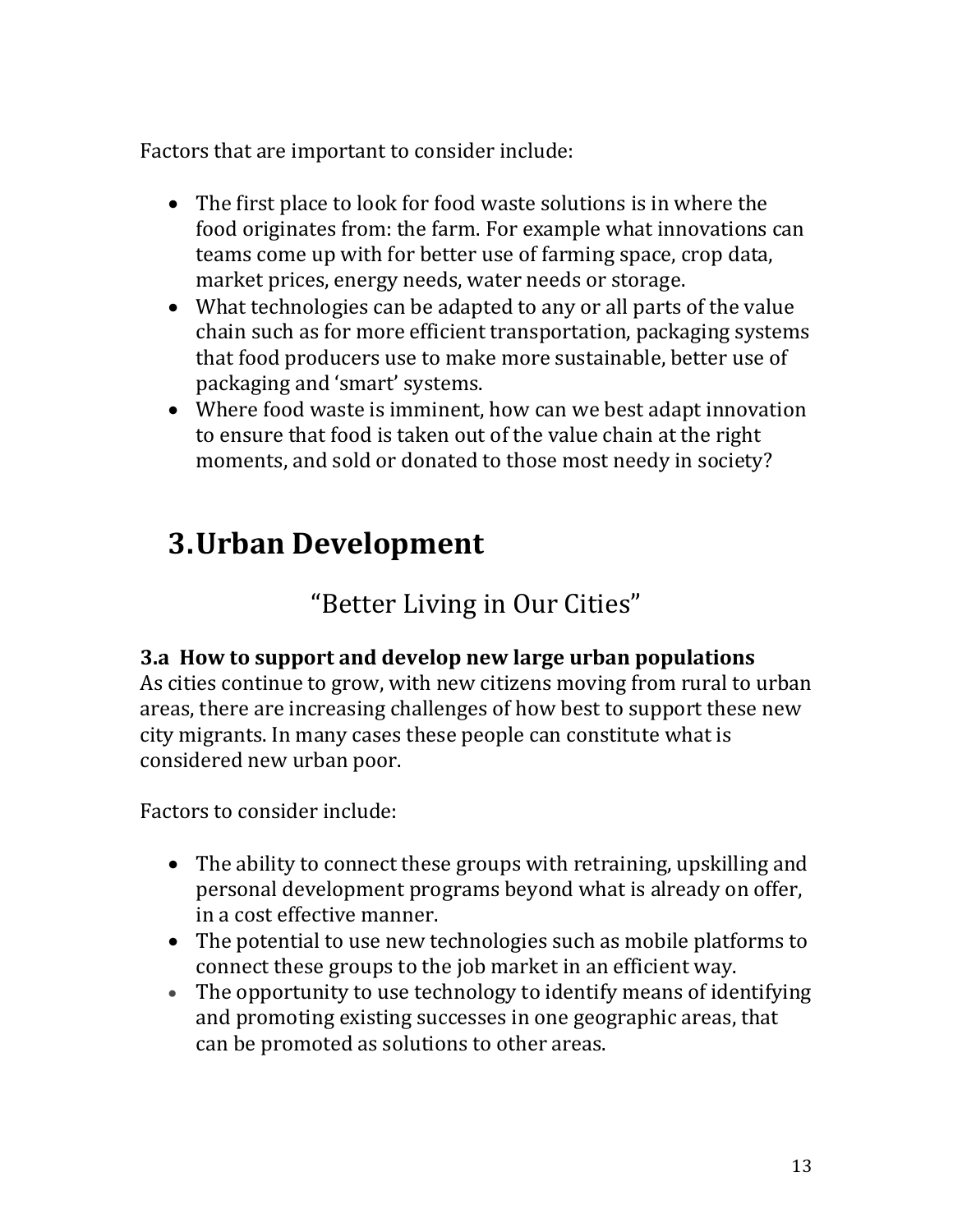For this challenge teams are asked to consider the ability to create sustained and skilled workforce, form solutions that lead to higher employment rates and increased productivity and seek impacts for economic growth influencing prosperity, poverty reduction and stability.

#### **3.b Supporting the development of social and affordable housing**

Due to the rapid growth of cities in the past decades, and in particular the rapid increase of cities in the Kingdom, there is an urgent need for affordable social housing for different groups including working class families and migrant workers.

Factors that are important to consider include:

- Housing that is socially acceptable to different user groups and their needs.
- Housing that is cost effective and efficient in terms of speed of build, flexibility of design.
- Particularly housing that adheres to smart and sustainable/green objectives.

For this challenge teams are asked to 'go beyond the norm' in terms of traditional housing units, to see out new concepts and partake in existing or new innovations, in their efforts to present new housing systems that can be scaled in an effective, modular and efficient way.

**3.c Helping to develop better health and wellbeing for city dwellers** One of the knock-on effects of modern life, and in particular of city living are the health issues involved. No longer in a rural setting, humans tend to lose many of the pluses of living in the countryside including effects on diet, exercise levels, and many of the psychological disorders that come with fast-paced city living.

Factors that are important to consider include:

• Issues around the increasing global issues of obesity, which itself is associated with a higher incidence of a number of diseases, including diabetes, cardiovascular disease, and cancer.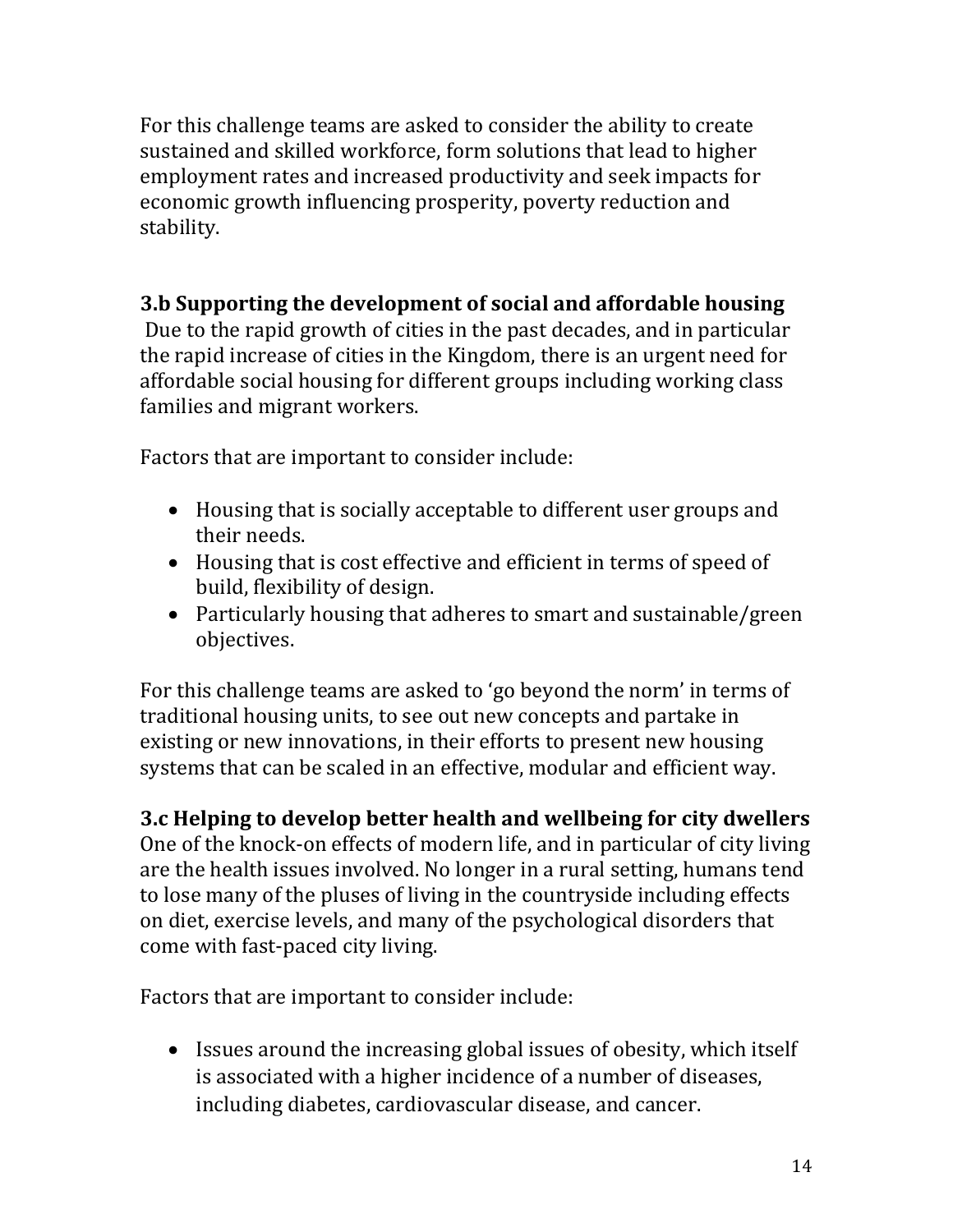- Consumption of fast food, trans fatty acids (TFAs), and fructose combined with increasing portion sizes and decreased physical activity—has been implicated as a potential contributing factor in health crisis.
- Using new technologies to mitigate, communicate and measure, and ultimately effect user behaviour.

For this challenge teams are asked to identify culturally appropriate and acceptable approach to modify risk factors related to such health issues obesity which may include wellness activities and programs, personalized health behavior change and other innovations that can help urban populations to empower themselves with the information, systems and choices to make decisions for their health and lifestyle.

#### **Background Reading**

Even though you will not know which challenge you will be working on until Friday, you can at least start to learn critical processes.

Business Planning for Social Impact [http://www.rootcause.org/resources2/business-planning-for](http://www.rootcause.org/resources2/business-planning-for-enduring-social-impact-a-how-to-guide)[enduring-social-impact-a-how-to-guide](http://www.rootcause.org/resources2/business-planning-for-enduring-social-impact-a-how-to-guide)

Solving Complex Social Problems – A Primer <http://publicservice.berkeley.edu/faculty/video-solving-problems>

The Human-Centered Design Toolkit [http://www.designkit.org](http://www.designkit.org/)

Value Chain Example: Starbucks [http://www.investopedia.com/articles/investing/103114/starbucks](http://www.investopedia.com/articles/investing/103114/starbucks-example-value-chain-model.asp)[example-value-chain-model.asp](http://www.investopedia.com/articles/investing/103114/starbucks-example-value-chain-model.asp)

Industry Example of Value Chain Analysis for Social Reasons: [https://www.unido.org/fileadmin/user\\_media/Services/Agro-](https://www.unido.org/fileadmin/user_media/Services/Agro-Industries/Pro-poor_value_chain_development_2011.pdf)[Industries/Pro-poor\\_value\\_chain\\_development\\_2011.pdf](https://www.unido.org/fileadmin/user_media/Services/Agro-Industries/Pro-poor_value_chain_development_2011.pdf)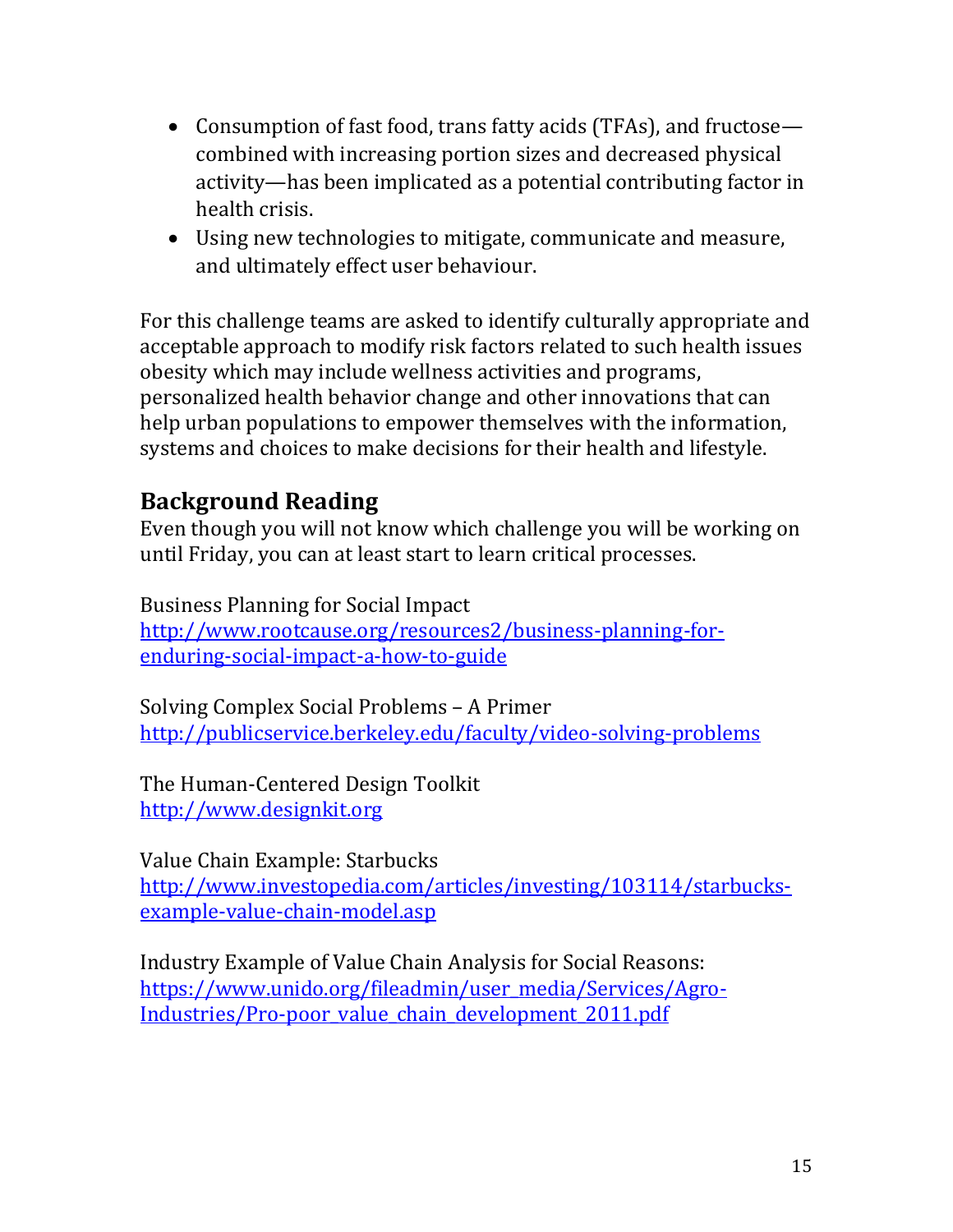Perfecting Your Pitch [http://www.fastcompany.com/73046/perfecting-your-pitch-part-one](http://www.fastcompany.com/73046/perfecting-your-pitch-part-one-assume-short-buildings)[assume-short-buildings](http://www.fastcompany.com/73046/perfecting-your-pitch-part-one-assume-short-buildings)

Additional resources are listed at the end of the document.

## **MAP to Building 19, KAUST**

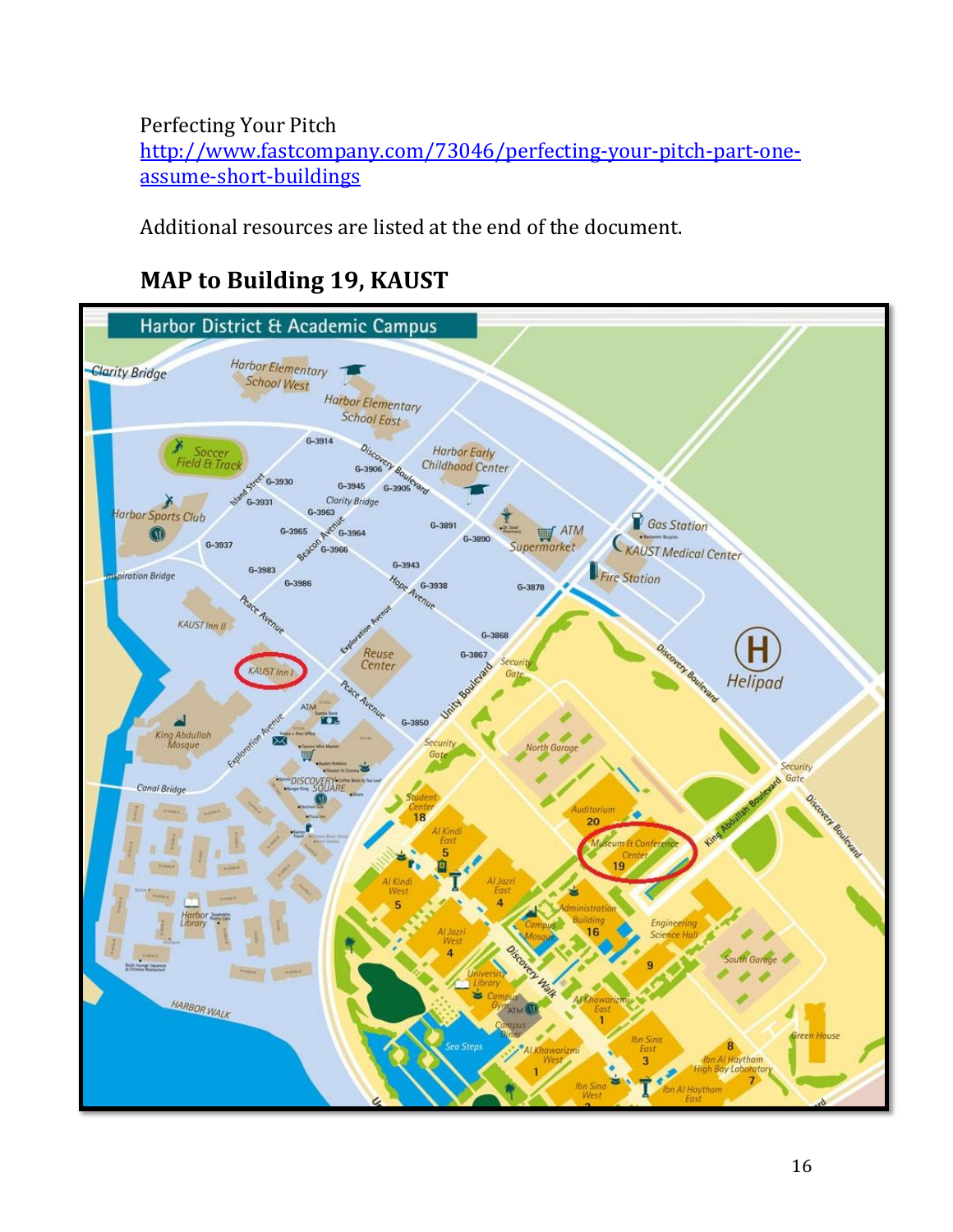# **Challenge Information Links**

#### **Water Challenge**

Global Water Partnership: <http://www.gwp.org/>

Water and Sanitation <http://www.unicef.org/wash/> <http://water.org/> <http://www.unep.org/gemswater/> <http://www.unwater.org/topics/water-related-hazards/en/>

Water Use Industry [http://ec.europa.eu/eurostat/statistics](http://ec.europa.eu/eurostat/statistics-explained/index.php/Water_use_in_industry)explained/index.php/Water use in industry

#### **Food Security Challenge**

<http://www.foodfirstnl.ca/what-is-food-security> <https://www.ifpri.org/topic>

### **Obesity challenge (under Urban Challenge)**

[http://www.hsph.harvard.edu/obesity-prevention-source/resources](http://www.hsph.harvard.edu/obesity-prevention-source/resources-and-links/)[and-links/](http://www.hsph.harvard.edu/obesity-prevention-source/resources-and-links/) [http://www.naeyc.org/childhood\\_obesity\\_resources](http://www.naeyc.org/childhood_obesity_resources) http://www.cdc.gov/obesity/resources/strategies-guidelines.html [http://militaryfamilies.psu.edu/programs/find](http://militaryfamilies.psu.edu/programs/find-programs?field_topic%5b%5d=Obesity)[programs?field\\_topic\[\]=Obesity](http://militaryfamilies.psu.edu/programs/find-programs?field_topic%5b%5d=Obesity) http://www.obesitycenter.edu.sa/Patients---Public/Obesity-in-saudi-Arabia.aspx